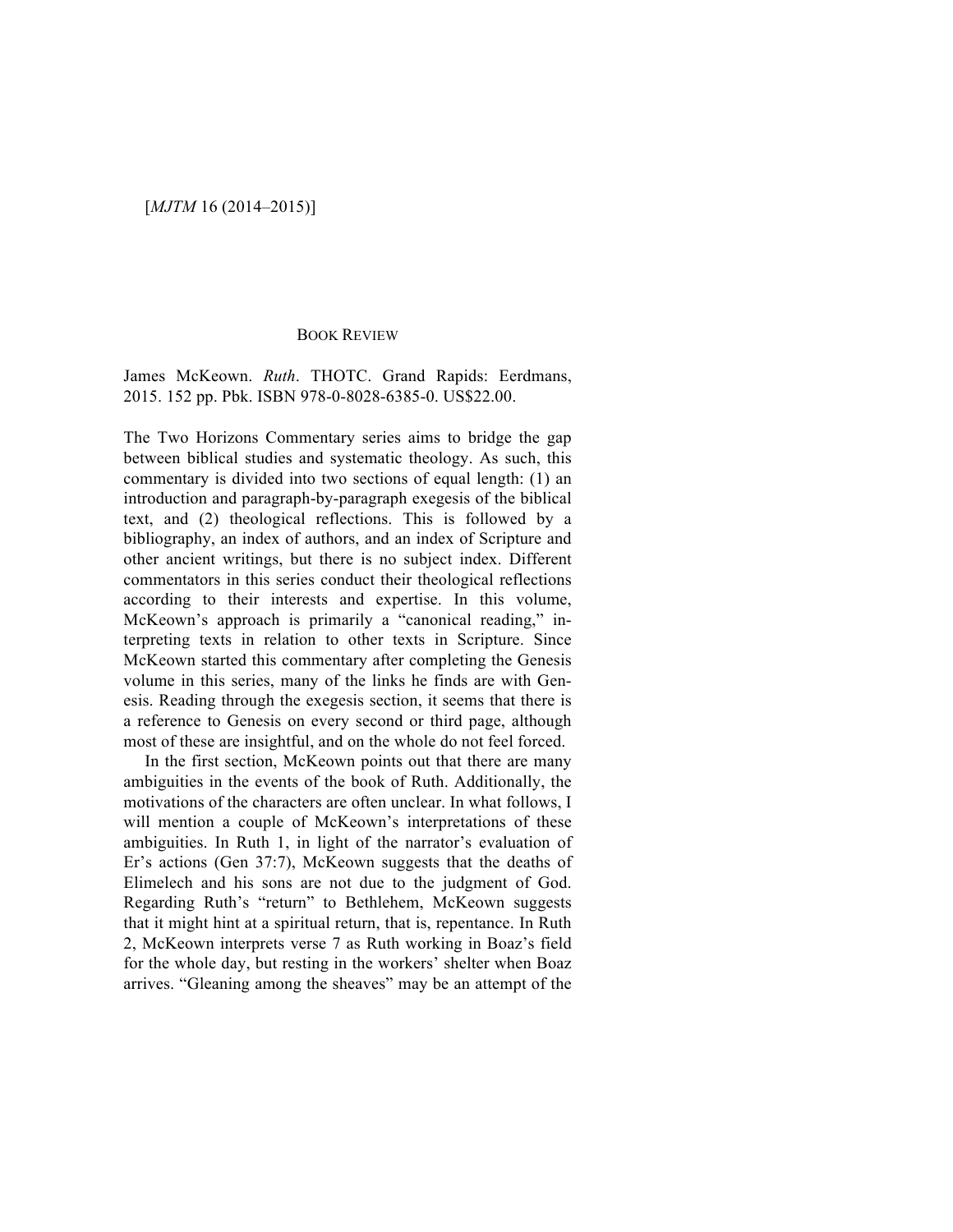## R2 *McMaster Journal of Theology and Ministry* 16

foreman to gain special privileges for Ruth. McKeown's preferred referent for the one "whose kindness has not forsaken the living and the dead" is YHWH, not Boaz. In Ruth 3, the actions of Ruth and Boaz are considered to be above reproach. McKeown understands Ruth's request as not only requesting marriage but also asking for the redemption of Naomi's land. In Ruth 4, McKeown opts for the *Ketib* reading rather than the *Qere* for verse 5: "On the day you buy the land ... I acquire [Ruth]." The redeemer mentioned in 4:14 is identified as Boaz, not Obed (cf. 4:15). One might not agree with all of McKeown's interpretations of these ambiguities, but his discussion of different understandings shows that at least he has considered other possible readings.

The second section of the commentary contains two parts: "theological horizons" and "theological issues, themes, and approaches." The first part mainly discusses the book of Ruth's inner-biblical links to Genesis, Deuteronomy, Judges, and Samuel. Many insights are gained from placing Ruth in dialogue with these books, but the discussion focuses on the Christian canon. In McKeown's discussion of the books immediately surrounding Ruth, the discussion of Ruth and Judges is helpful, but the links he posits between Ruth and Samuel seem tenuous at times, especially the allusions to Ruth in the account of Abigail and David (1 Sam 25). Further theological insights could have been gleaned from placing Ruth next to Proverbs and Psalms, the juxtaposition that is found in some Hebrew canonical orders. This part of the commentary also includes a discussion of the marriage of Ruth and Boaz. McKeown argues that the marriage is an act of redemption rather than a levirate marriage. Considering the seven possible allusions to the levirate custom in Ruth (1:11–13; 2:20; 3:9–13; 4:7–8, 9–10, 11–12, 16–17) might have swayed his thinking. This part of the commentary concludes with a discussion of the characters in Ruth, although Obed is a surprising omission.

The second part of the theological reflections discusses themes and issues in Ruth. The topics covered include creation, providence, guidance, the hiddenness of God, land, Moab, redemption, and universalism. McKeown helpfully sets these